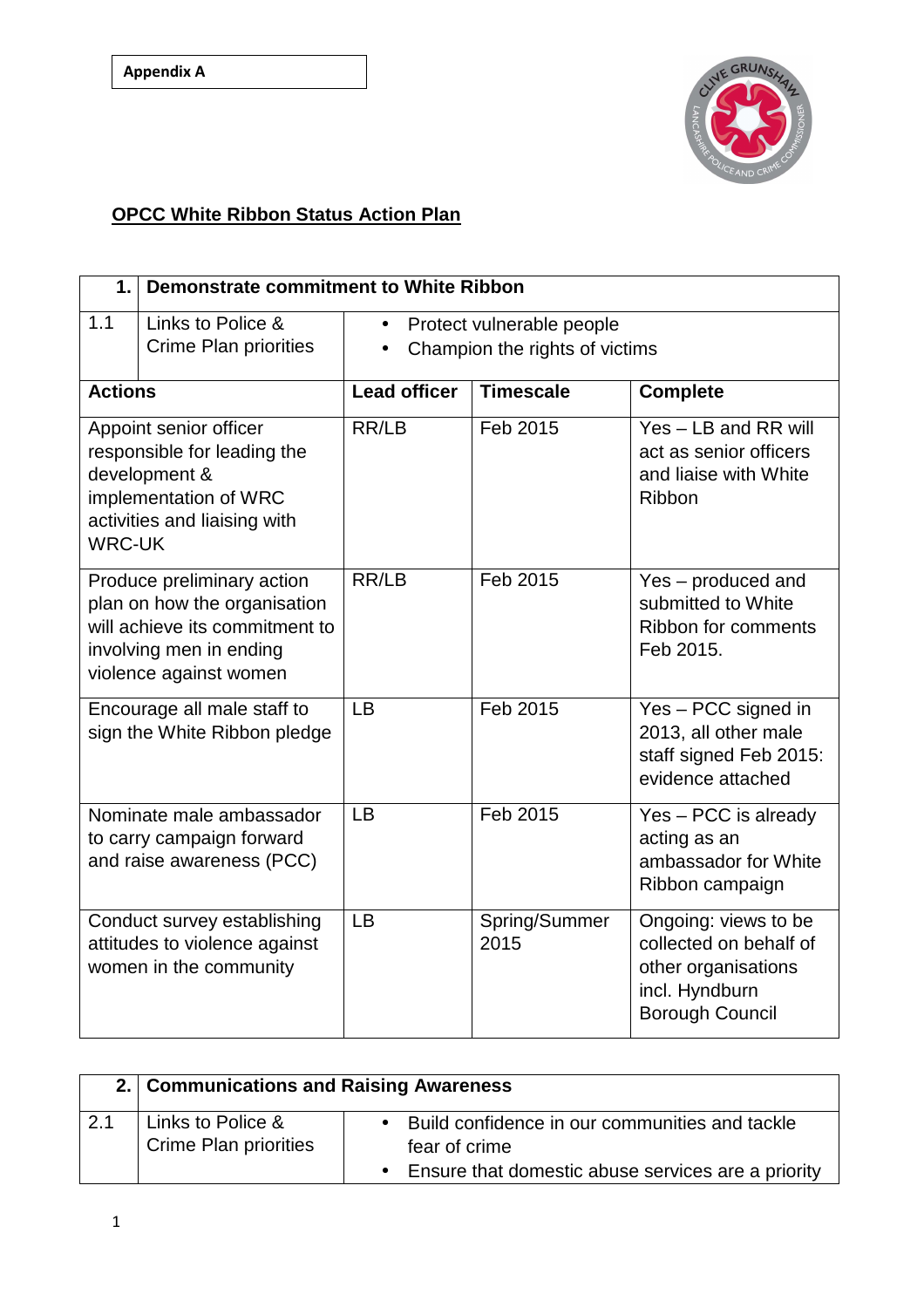**Appendix A**



|                                                                                                                                          | Champion victims' rights<br>Tackle all forms of abuse through the provision of a<br>police & partnership response to meet the needs of<br>the individual and challenge the behaviour of the<br>offender |                  |                                                                                                                       |
|------------------------------------------------------------------------------------------------------------------------------------------|---------------------------------------------------------------------------------------------------------------------------------------------------------------------------------------------------------|------------------|-----------------------------------------------------------------------------------------------------------------------|
| <b>Actions</b>                                                                                                                           | <b>Lead officer</b>                                                                                                                                                                                     | <b>Timescale</b> | <b>Complete</b>                                                                                                       |
| Display message targeting<br>men which are anti-violence<br>against women and girls                                                      | <b>LB</b>                                                                                                                                                                                               | Feb 2015         | Yes - Posters are in all<br>men's toilets at LCC                                                                      |
| Raise awareness of the help<br>and support available to<br>victims of domestic abuse                                                     | LB                                                                                                                                                                                                      | Ongoing          | $Yes -$<br>www.takethestep.co.uk<br>is a PCC-run website<br>which contains local<br>information and<br>support advice |
| Ensure residents from the<br>Gay, Lesbian and Trans-<br>gender community also have<br>access to information which<br>is specific to them | LB                                                                                                                                                                                                      | Ongoing          | As above – bespoke<br>advice and linked with<br>Broken Rainbow, the<br><b>LGBT DA support</b><br>charity.             |
| <b>Commemorate White Ribbon</b><br>Day and the 12 days of action                                                                         | SHa                                                                                                                                                                                                     | <b>Nov 2015</b>  |                                                                                                                       |

| 3.                                                                                               | <b>Community Engagement</b>                       |                                                                                                                                                                                       |         |                                                                                                          |
|--------------------------------------------------------------------------------------------------|---------------------------------------------------|---------------------------------------------------------------------------------------------------------------------------------------------------------------------------------------|---------|----------------------------------------------------------------------------------------------------------|
| 3.1                                                                                              | Links to Police &<br><b>Crime Plan priorities</b> | Champion the rights of victims<br>$\bullet$<br>Build confidence in communities and tackle fear of<br>$\bullet$<br>crime<br>Ensure domestic abuse services are a priority<br>$\bullet$ |         |                                                                                                          |
| <b>Actions</b>                                                                                   |                                                   | Lead officer   Timescale                                                                                                                                                              |         | <b>Complete</b>                                                                                          |
| Involve and encourage local<br>community and individuals in<br>holding local awareness<br>events |                                                   | RR/LB                                                                                                                                                                                 | Ongoing | Awareness event held<br>with PDVS/ Blackburn<br>library project/<br>designed and<br>distributed Take the |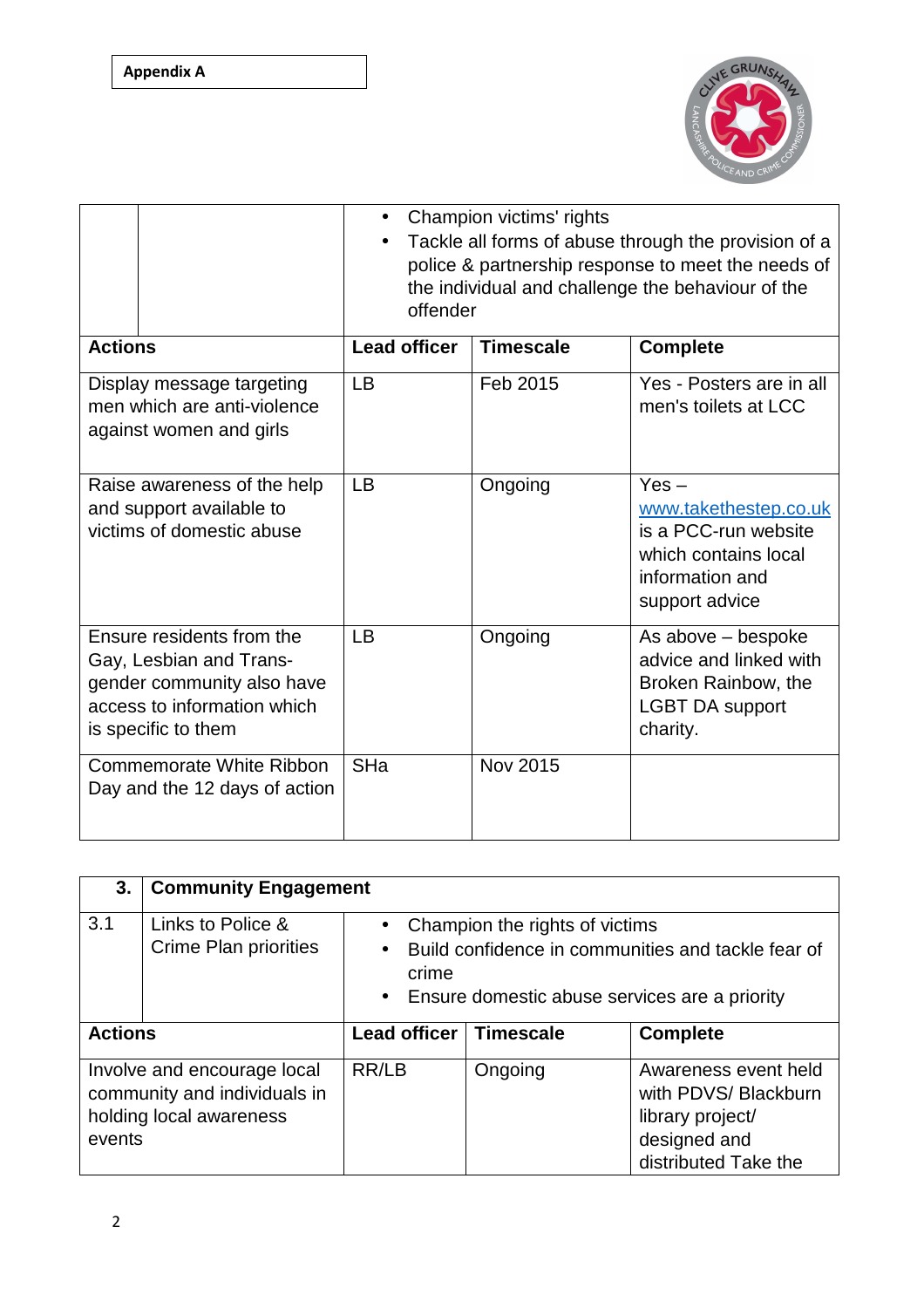

|                                                                                                                                                       |           |          | Step campaign                                                                                                                         |
|-------------------------------------------------------------------------------------------------------------------------------------------------------|-----------|----------|---------------------------------------------------------------------------------------------------------------------------------------|
| Network with all other public<br>authorities, departments and<br>local women's organisations<br>to raise awareness and<br>ensure adequate funding for | RR/LB     | Ongoing  | Funding provided<br>through MoJ as a<br>result of PCC bid for<br>women's' centre<br>accommodation.                                    |
| service provision                                                                                                                                     |           |          | £0.5M funding<br>committed for a<br>programme to raise<br>awareness of domestic<br>abuse and positive<br>relationships in<br>schools. |
| Engage with local sports<br>clubs, both amateur and<br>professional, and encourage<br>them to participate in the<br>White Ribbon Campaign             | <b>RR</b> | Dec 2014 | £10,000 funding<br>agreed for White<br>Ribbon to run their<br>sports campaign in<br>Lancashire                                        |
| Engage with schools and<br>colleges to raise awareness                                                                                                | <b>RR</b> | Feb 2015 | £0.5m funding<br>committed for a<br>programme to raise<br>awareness of domestic<br>abuse and positive<br>relationships in<br>schools. |

| 4. I           | <b>Training and Information</b>                   |                                                                                                                                                                                                                                                          |                  |                 |  |
|----------------|---------------------------------------------------|----------------------------------------------------------------------------------------------------------------------------------------------------------------------------------------------------------------------------------------------------------|------------------|-----------------|--|
| 4.1            | Links to Police &<br><b>Crime Plan priorities</b> | Ensure domestic abuse services are a priority<br>$\bullet$<br>Tackle all forms of abuse through the provision of a<br>$\bullet$<br>police and partnership response to meet the needs<br>of the individual and challenge the behaviour of the<br>offender |                  |                 |  |
| <b>Actions</b> |                                                   | Lead officer                                                                                                                                                                                                                                             | <b>Timescale</b> | <b>Complete</b> |  |